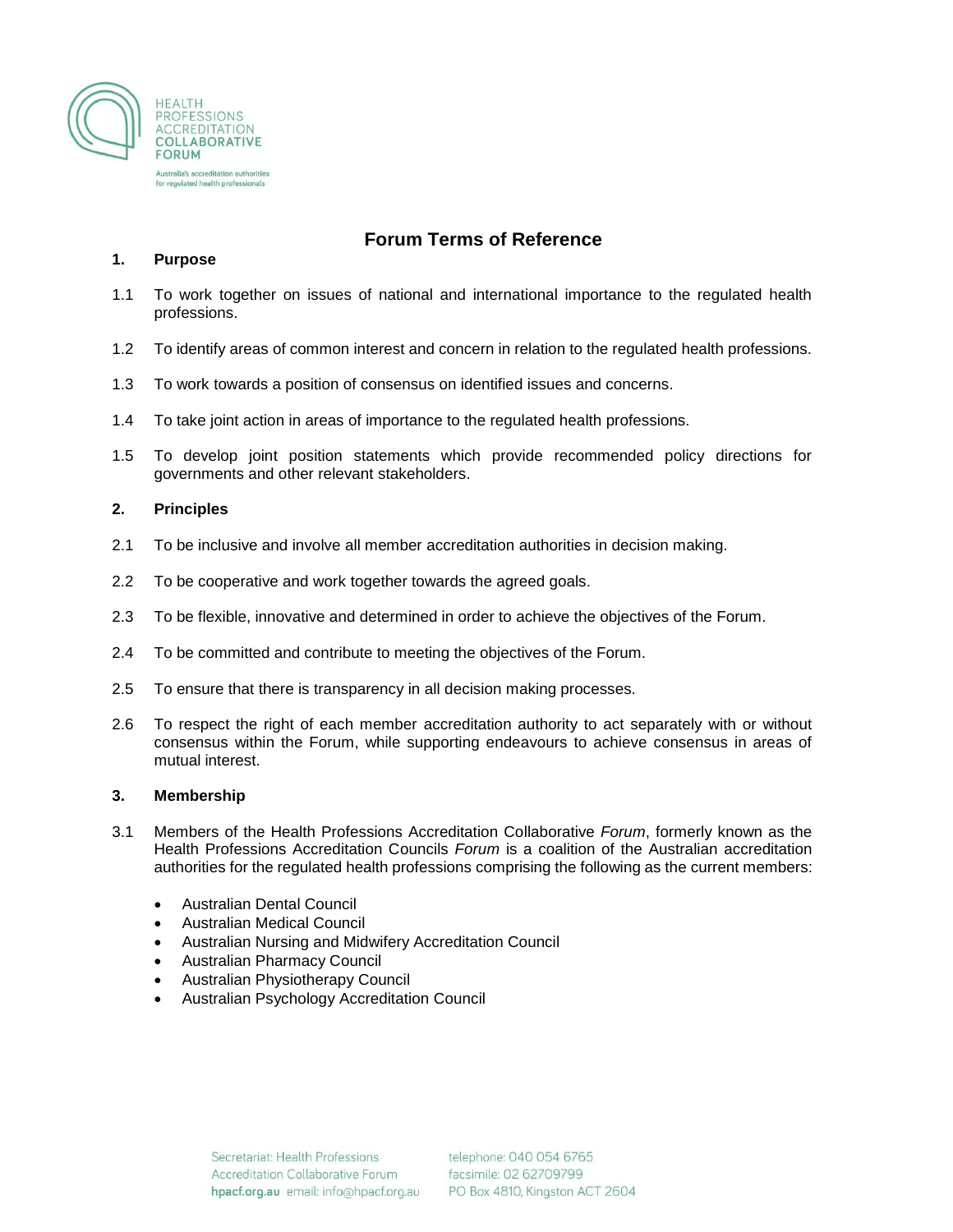- Australian and New Zealand Osteopathic Council
- Council on Chiropractic Education Australasia Inc
- Optometry Council of Australia and New Zealand
- Occupational Therapy Council (Australia and New Zealand) Ltd
- Aboriginal and Torres Strait Islander Health Practice Accreditation Committee
- Chinese Medicine Accreditation Committee
- Medical Radiation Practice Accreditation Committee
- Paramedicine Accreditation Committee
- Podiatry Accreditation Committee
- 3.1.1 For an accreditation authority to be considered for membership it should be an authority appointed by the National Board as the accreditation authority for the profession.
- 3.1.2 An application for membership from an accreditation authority will be considered by a meeting of the Forum.
- 3.2 Members: Two nominees for each member accreditation authority will normally be the Members of the Forum and attend the meetings of the Forum.
	- 3.2.1 A Member will continue as Member of the Forum while the nominee of the member accreditation authority, with the exception of the Chair and the Deputy Chair who will remain a Member of the Forum while holding this Office, whether or not a nominee of the member accreditation authority.
	- 3.2.2 A Member may be represented at a meeting by another representative of the member accreditation authority.
	- 3.2.3 Only two nominees per each member accreditation authority to attend any Forum meeting, no observers or additional staff to attend.
	- 3.2.4 A request to the Chair may be made for an additional nominee to attend one meeting for all member authorities for transitional purposes only.
- 3.3 After 2014, all member accreditation authorities to contribute to the funding of the Forum Secretariat, using a formula relating to size. Under this formula, accreditation authorities are grouped according to size (percentage of registrants in the Scheme) and the contribution of each member is based on this.

Group 1: professions with more than 15% of the registrants Group 2: professions with between 15% and 1% of the registrants Group 3: professions with less than 1% of the registrants

- 3.3.1 Members pay their contribution per financial year to the Australian Medical Council who provides the secretariat support for the Forum and the majority of the funding of the Forum.
- 3.4 Declaration of Interest the Forum secretariat keeps a register of Members "standing notice of interests".
	- 3.4.1 Forum members are asked to declare any personal or professional interest that may be perceived to conflict with their ability to consider impartially any agenda item.
	- 3.4.2 It is the responsibility of each Member to keep this information up to date.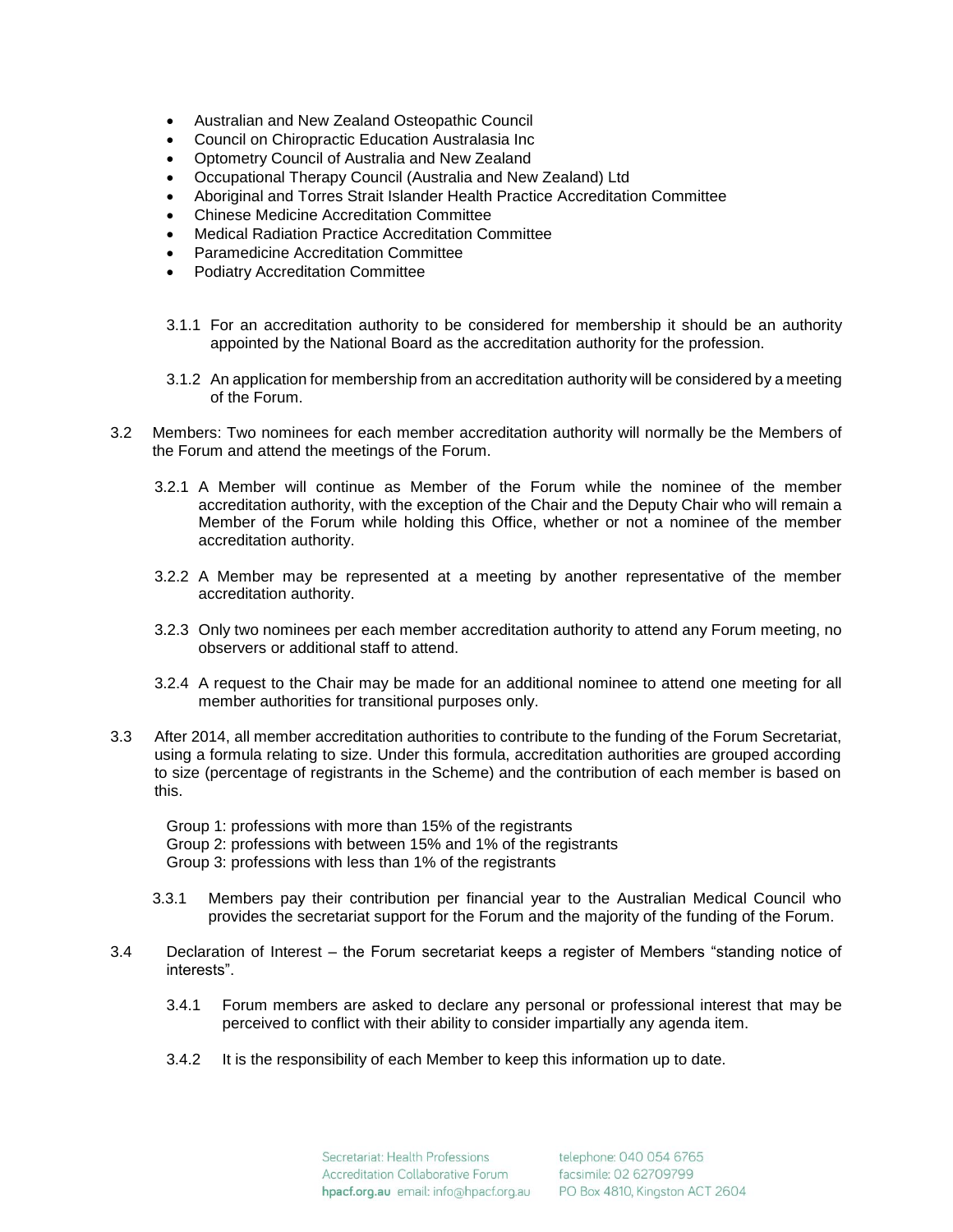### **4. Office Bearers**

- 4.1 There will be a Chair and a Deputy Chair, who at the time of election will each be a Member of the Forum and a nominee from two different professions.
- 4.2 The Chair and Deputy Chair will be elected by the Members.
- 4.3 Any Member of the Forum may be elected as the Chair or the Deputy Chair.
- 4.4 The term of appointment will be for two years, with the opportunity for re-election for a further two years, whether or not during the term of office or at the time of re-election the person remains the nominee of a member accreditation authority.
- 4.5 For each election, there will be 1 vote per member accreditation authority.

# **5. Secretariat and Communication**

- 5.1 There will be a Secretariat for the Forum provided by a member accreditation authority.
- 5.2 Members agree that all communication regarding Forum business will be conducted through the Forum Secretariat, or where this is not applicable copies of communication will be provided in a timely manner to the Secretariat.
- 5.3 The Forum will have a dedicated website to provide information about the Forum, its activities and Position Statements. Members and member accreditation authorities will provide content as required and link member accreditation authorities' websites and the Forum website as appropriate.
- 5.4 The Chair, Deputy Chair and Secretariat will prepare a communique after each meeting which will outline the activities from the most recent Forum meeting which will then be publish on the Forum's website. The Forum's stakeholders will receive notification when a new communique is uploaded.

#### **6. Meetings**

- 6.1 A minimum of two face to face meetings will be held annually at an agreed location. Additional meetings will be held at times and by means agreed by the Members.
- 6.2 A member accreditation authority will host a face to face meeting (i.e. organise the venue and catering).
- 6.3 Attendance at all meetings will be self funded by each member accreditation authority.
- 6.4 Other meeting costs (e.g. catering, tele/videoconference facilities and service) will be borne by the member hosting the meeting.
- 6.5 Additional costs will be shared between member accreditation authorities on an agreed basis.

# **7. Processes**

- 7.1 The Forum will provide an opportunity for all Members to speak in an open and frank manner about issues and concerns regarding the regulated health professions. Such discussions will be confidential to the Forum.
- 7.2 The Forum aims to ensure that members are aware of their obligations to disclose any conflicts of interest and to deal with conflicts in a transparent manner. Members must declare actual or perceived ethical, legal, financial or other conflicts of interest and agree to abide with the Forum's conflict of interests policies.